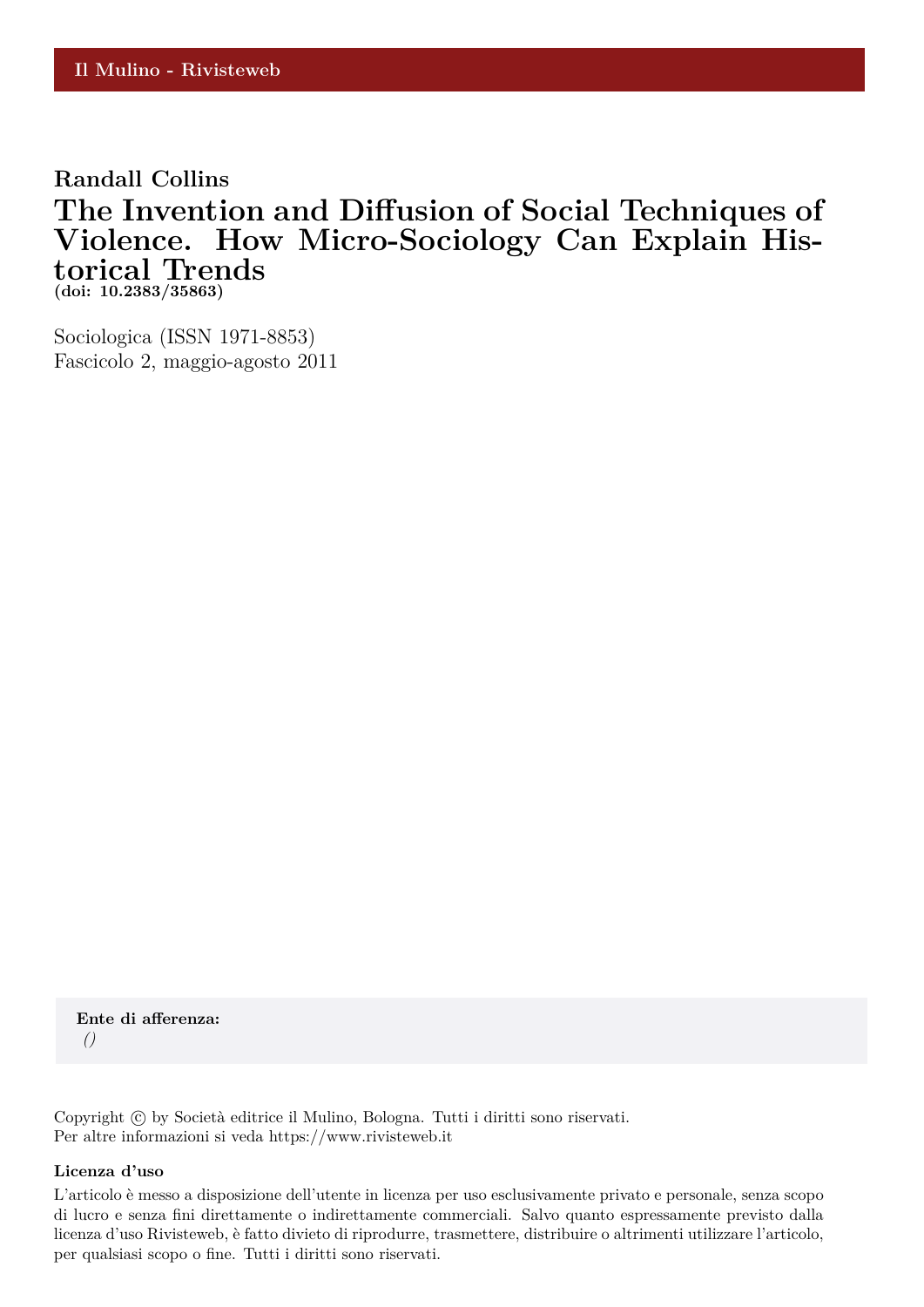# **The Invention and Diffusion of Social Techniques of Violence**

# How Micro-Sociology Can Explain Historical Trends

## *by* Randall Collins

doi: 10.2383/35863

The micro-macro problem poses a challenge for the sociology of violence. Empirical reality always meets us first of all on the micro level; it is here that human action takes place, and where causal forces must exist. But micro reality spreads out from any instant in time and space, connecting micro-events into larger macro patterns. It is typical for social scientists to abstract away from the micro event, selecting particular aspects and turning them into statistics. Thus comes a disconnect, as statistical trends or other macro-aggregates are explained, not by micro-situational processes, but by positing other macro-social conditions.

In this paper I want to confront a rather good macro-sociological theory of violence, the recent book by Michel Wieviorka, with my own micro-sociological theory. Wieviorka's book contains a micro component, but I will argue that it is hypothetical and typified, not based on the empirical reality of violent situations. In contrast, my argument is based on close observations of situations in which people threaten to fight, to do harm, to kill each other; what we actually see in the immediate interactional situation is a barrier that makes all other theoretical considerations fade into the background. The situation is the eye of the needle through which hypothetical theories of violence must pass; and I will show that most of them, like the camel on its way to heaven, do not pass through very well.

But then I must confront the opposite problem. If the main causality of violence is local, in each little situation of minutes in time, how can we explain big historical shifts, such as long-term rises or falls in the amount and kind of violence? Micro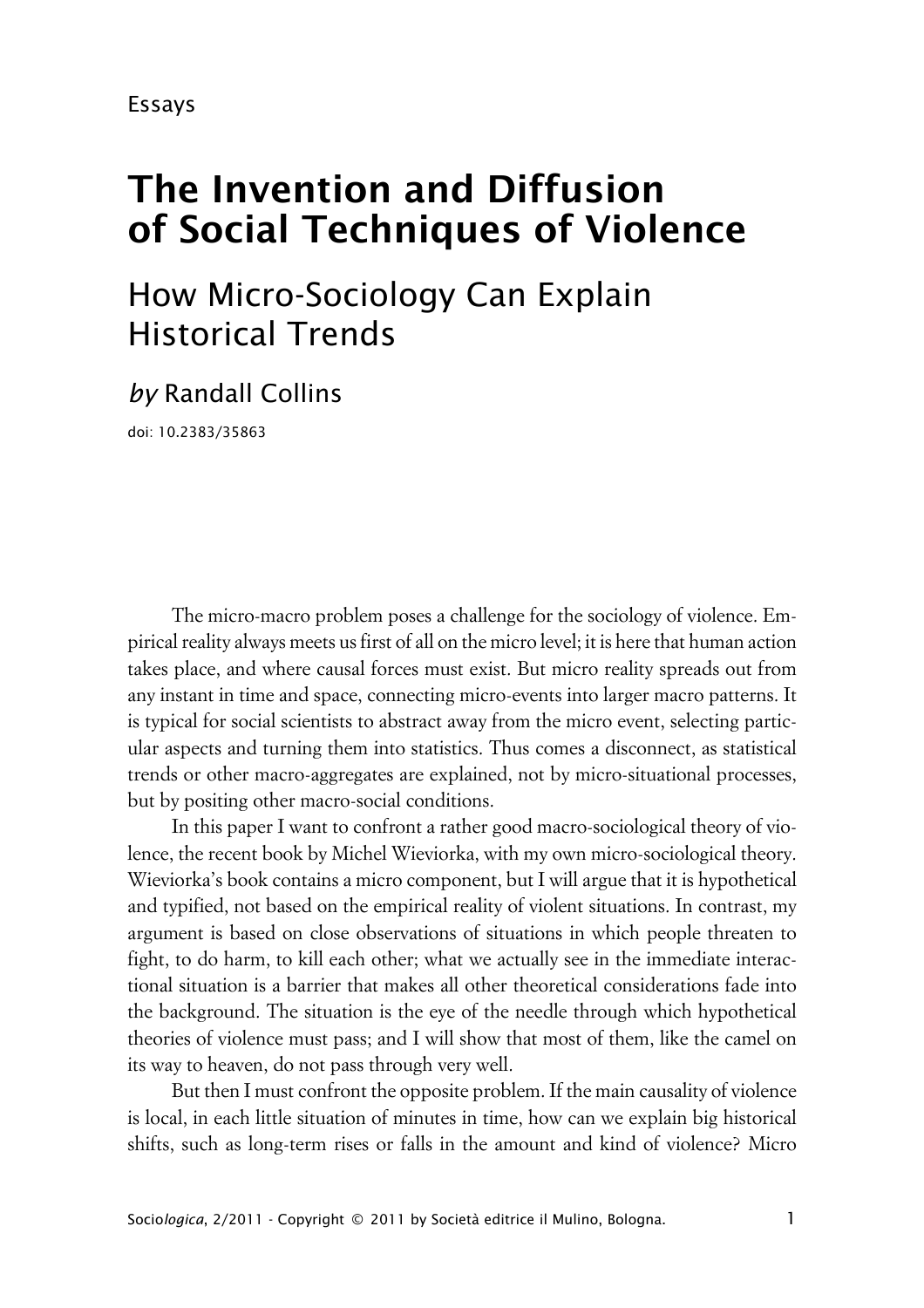should add up to macro, but micro theories do not usually cross back over this divide to explain history. I will suggest a theory about micro-interactional techniques of violence, and how these spread, thereby connecting micro-violence to macro patterns.

The strength of Wieviorka's book is its combination of macro-historical theory of violent trends and a phenomenological micro-sociology of the act of violence as lived experience. Wieviorka argues that before 1960 violence was limited by the predominance of regulated conflict, especially institutionalized class conflict. Labor unions and capitalists did not try to annihilate each other, but used well-recognized tactics of limited conflict based on strong local communities which gave meaning and identity. Then came the neo-liberal state, de-industrialization, globalization, immigration and ethno-religious diaspora, all of which undercut the structural basis of class conflict and brought about meaninglessness and subjugation to impersonal forces of the market. This helps explains the world-wide upsurge of crime from the 1960s onwards, supported by an antinomian, rebellious youth culture. At the same time came de-colonization, the construction of failed states, and eventually the disappearance of the restraining framework of the cold war; military conquests became impossible but in their place came the expansion of terrorist violence and the absolutist ideologies that support it.

What Wieviorka omits from his historical picture is the period before the equilibrium of class conflict, that is to say from ancient times until the Nineteenth century, a time of ferocious violence. This early period must be considered as a third type of violent epoch, which combines features of the two later epochs, regulated class conflict and meaningless post-class violence. Pre-modern violence was often fought to military annihilation or enslavement; domestically, it dramatized cruelty to enemies, including public tortures and executions. Norbert Elias thought this cruelty was primal uncivilized human nature. I would say instead that pre-modern violence reflects a world in which group boundaries were strong and defended by public rituals; cruelty dramatized the alienness of the outsider, and terrorized the lower strata into keeping their place. It was a world of strong meanings and identities, expressed not by regulated conflict (as Wieviorka's theory would predict) but by extreme violence.

Historical comparisons reveal the structural pattern: ritualized public displays of cruelty upon helpless victims are most strongly institutionalized in societies combining hierarchic stratification with strongly ritualized group membership. Such are the societies of caste or estate, where honorific aristocrats demand extreme deference from peasants or slaves, and where intermediate classes of gentry, priests, merchants, or craftsmen guard their own ritual boundaries, giving deference upwards and demanding what deference they can from those below. Historically these are the type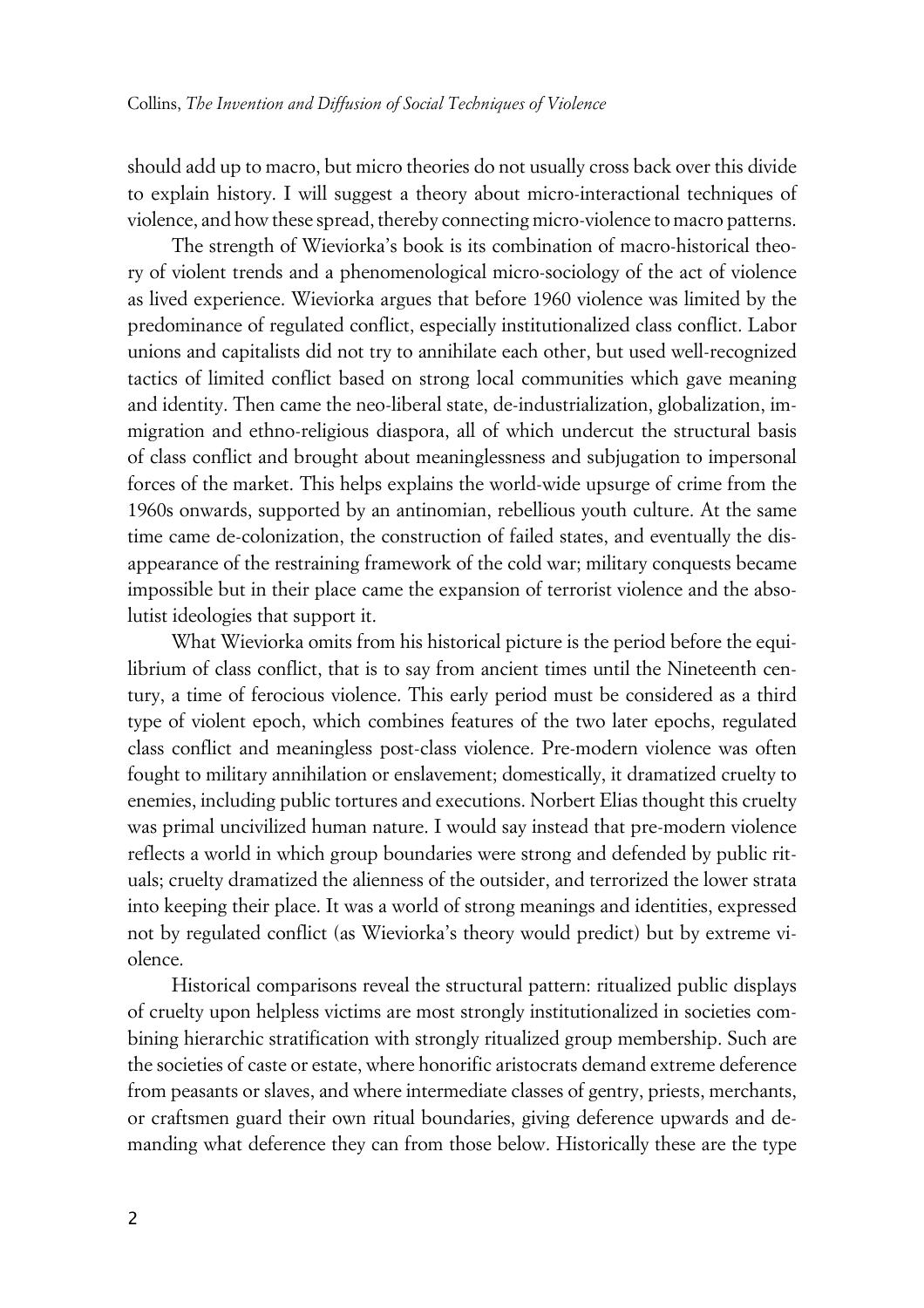of society in which power and wealth are most unequal; unlike tribal societies (and modern gangs) which are relatively flat internally and do their fighting horizontally, we have here a society in which everyday life is vertical, imposing deference upon underlings. But both egalitarian tribes and hierarchies of status groups (to use Weber's term) have this in common, that both of them have a high degree of Durkheimian social density: everything is highly visible, no one is anonymous, the force of public attention is on everyone all the time. In a ritualized hierarchic structure emotional dominance is always at issue; upper classes are full of pride and arrogance, those below them have varying diets of humiliation, with opportunities to pass it along to someone else even lower. These are the societies in which public executions are like carnivals, gaudy displays of torture, mutilation, and prolonged death, even punishment after death. In the long struggles between Scotland and England from the Thirteenth through the Eighteenth centuries, for instance, rebellious chieftains would not only be hanged but their heads displayed on the city walls on pikes [Mackie 1978].

It has been argued that these forms of public cruelty were calculated displays; since government power was intermittent and most resistance could not be stopped, authorities made the most of the few malefactors they could catch for token displays of terrifying power. (This is similar to the analysis of Helbling [2006] of violence in pre-state tribal and band societies.) The weakness of this argument is that not only has the strategic context of violence changed, but so have the moral emotions arising from the rituals of everyday life. By the Twentieth century, people living in complex societies preferred to hide the ultimate powers of coercion, and everyone would be shocked by displaying the bloody head of even the worst child-murderer. In historical perspective of previous societies, a remarkable thing about the Nazi death camps was that they were kept secret; Thirteenth century Mongols, Sixteenth century Japanese (and many other peoples) conquering an enemy had their death camps in public, and piled up mounds of skulls to brag about the deed. This is not just a change in the calculating power of states; it is a change in the social boundaries of morality. In traditional societies, cruelty was a public ritual celebrating the stratified public order; in modern times this changed into a new form of morality in which coercion, although still present, is hidden as much as possible, and cruelty is now considered immoral [Smith 2008]. Morality always has its basis in the micro-interactional conditions of life; modern morality comes from the disappearance of publicly enacted vertical deference, and the dissolution of visible horizontal boundaries around groups and their replacement with their opposite, the omni-presence of media displaying distant persons as individuals like ourselves. (My argument here is parallel to Black's [1998] more structural theory of the shapes of social networks in which moral judgments are located.)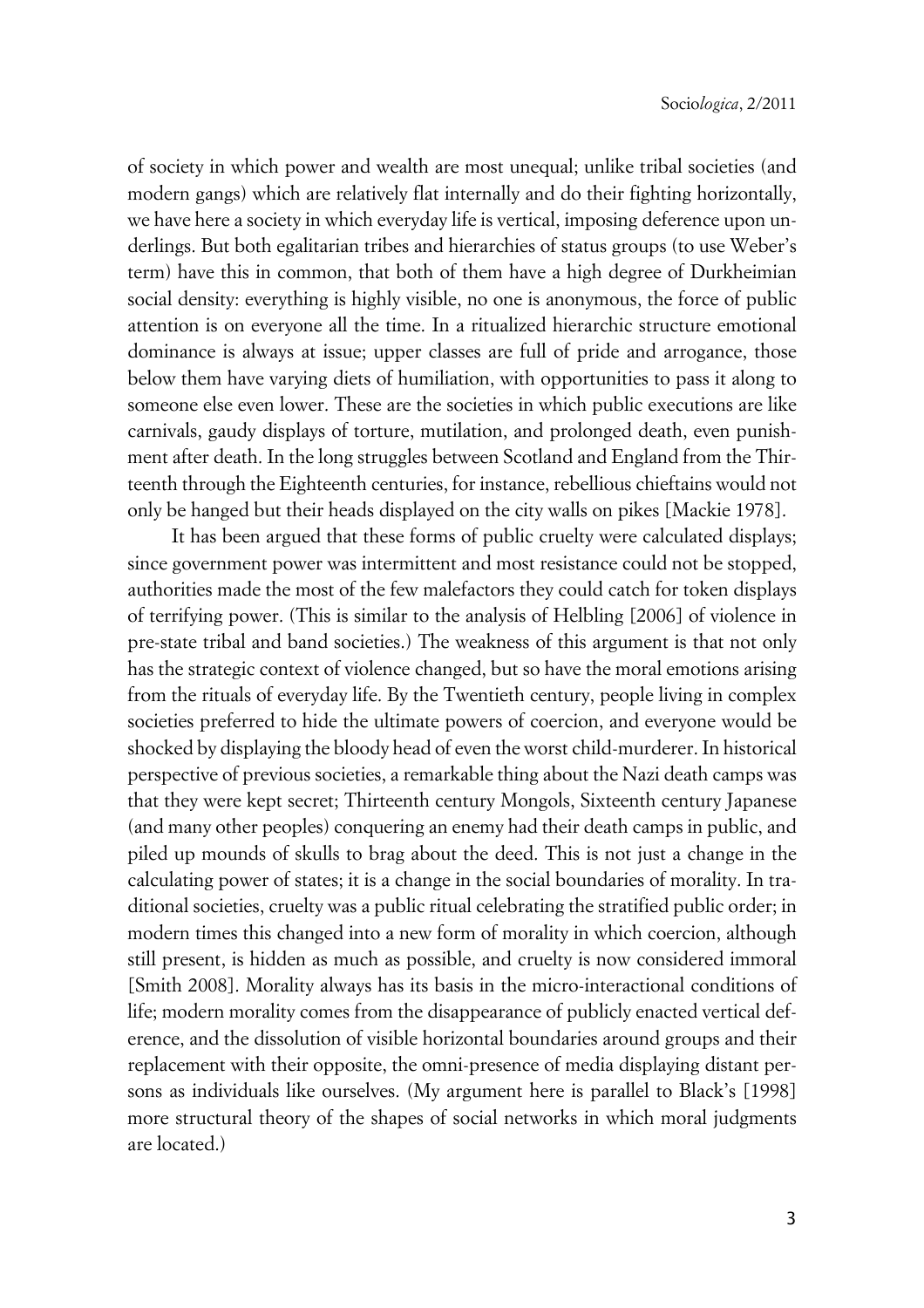Wieviorka's baseline is the period from 1880 to 1940, above all in France, England, and Germany, where labor organization was strongest, made the most inroads into communities and politics, and was tacitly accepted by the upper classes. However we should not overlook that labor violence as well as other kinds was bloodier in Russia and the United States, where class parties did not become institutionalized, as well as in Italy, Spain, Latin America and elsewhere [Mann 1993]. And in Germany, one of the most regulated states, between 1918 and 1934 state breakdown fostered the mobilization of some of the most ferocious kinds of paramilitary violence, where violent radicals of both right and left dramatically distinguished themselves from the more regulated, parliamentary class movements of the earlier period.

What Wieviorka theorizes as new violence is a historically limited period that comes after and contrasts with the Western European democracies at the time of high modernity. The strength of his theory is recognizing the structural pattern underlying the violence that emerged after 1960. Conflict can be limited and regulated only when stable, well-identified groups confront well-defined enemies. But the neo-liberal state and the globally dispersed economy now makes the injuries of capitalism difficult to confront – a few thousand demonstrators can gather at meetings of the G-20 or IMF or the Davos Conferences, but the average youth without job prospects has little concrete that he can fight against. Instead of class communities there is only an invisible enemy and a pervasive malaise. I would add that meaningful institutionalized conflicts are further dissolved by the spread of mass consumption and mass entertainment cultures; these give a surface appearance that everyone is equal, because people dress the same and enjoy the same spectacles; and this is reinforced by the pseudo-democratic style of contemporary life, with a decline in overt status markers, and hence the invisibility of vertical lines of stratification [Wouters 2007]. Class and power differences are larger than ever, but the oppressors are hard to find; whereas 100 years ago Russian terrorists attacked upper class officials, today terrorists attack the amorphous public at large.

Wieviorka argues that the basic instigator of violence is structurally-induced meaninglessness and loss of identity, and that violence is a means of constructing identities out of this condition. Here Wieviorka reminds me of the argument of Albert Camus [1951] in *The Rebel / L'homme revolté*, but with a much more ferocious quality. Here the analysis shifts to the level of individual subjectivity. In principle, the connection of macro and micro is a good one. However, the weakness of Wieviorka's move is to jump from macro-history to the interior of the individual consciousness, without a key micro-sociological component, the situation of immediate social interaction. Wieviorka does have a section on the importance of the situation, in which he mentions that violent individuals frame their action in terms of their own fear of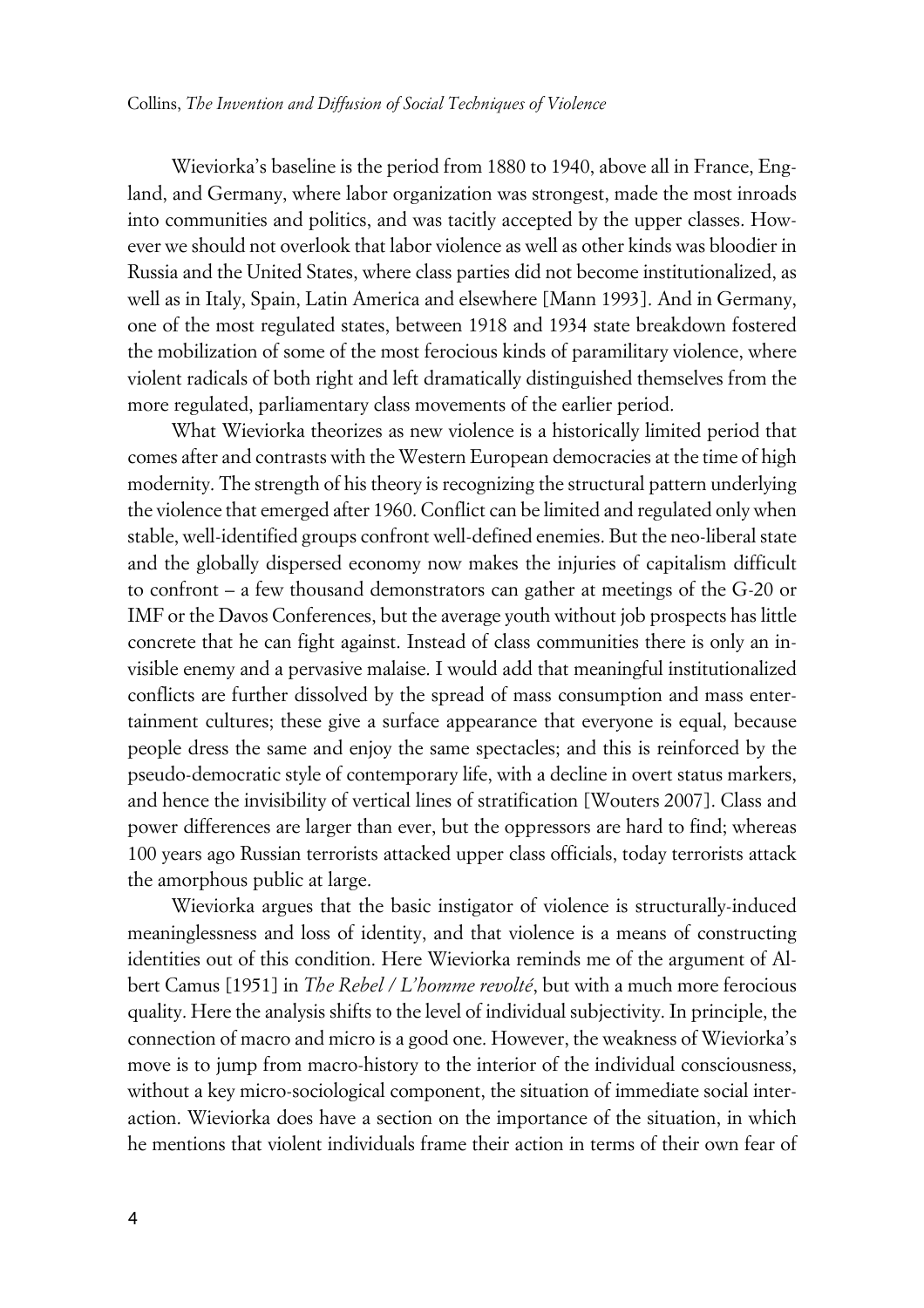enemy violence, revenge for past atrocities, and a culture of demonizing the enemy. These are ideologies of violence, but leave open the problem of violent action: what actually happens when people put their words to the test?

I argue for the crucial importance of another situational feature that is specific to violent confrontations*: Humans at the point of violence are gripped by a high level of confrontational tension and fear*. Anger, grievance, and ideology fade into the background in confronting the immediate problem: violence cannot be unleashed unless there is some way to circumvent the barrier of confrontational tension.

Detailed micro-sociological evidence [Collins 2008] from videos, photos, ethnographies, and reports of subjective phenomenology show that violent confrontations between humans are extremely stressful: people's facial expressions and body postures show a high level of tension; physiologically, heart beats often accelerate to 160 beats per minute, as cortisol and adrenaline flood the body; at these levels, fine motor coordination is lost, and people cannot easily control their fingers, hands or feet. Some people freeze up, and are unable to move at all; others go into a frenzy of throwing fists or kicks, which may or may not hit their intended target; people with weapons at close range are surprising inaccurate; for both cops and criminals, gangs and soldiers, far more bullets are fired than hit the target, and 50% of the bullets can miss an enemy less than two meters away.

Micro-sociological evidence shows that violence is difficult, not easy. This is particularly true when it is face-to-face, literally two antagonists looking each other in full-channel social communication. If one surveys instances of hostile confrontations, the most typical pattern is that the confrontation does not rise to the level of actual violence, but stops at bluster, threat, angry insults, and eventually winding down by mutual withdrawal *For violence to happen, there must be situational conditions which allow at least one side to circumvent the barrier of confrontational tension and fear.* This does not mean that once past the barrier, there is no more tension; high levels of physiological arousal and perceptual distortion remain, which explains why fighters typically fire so many shots and miss with so many of them. Contrary to our popular images of violence as something easy for people to do, violent threats most of the time abort, they do not get past the barrier; and when they do pass the barrier, violence is mostly incompetent, not hitting its target, or often hitting the wrong target, innocent bystanders or even members of one's own side, so-called friendly fire. In short: violence is emotionally difficult to carry out, and having a motivation is not enough.

The motivated subject still needs to find a situational opportunity and an interactional technique that will circumvent confrontational tension and allow violence to proceed. Sociologists learned sixty years ago that most soldiers in combat do not fire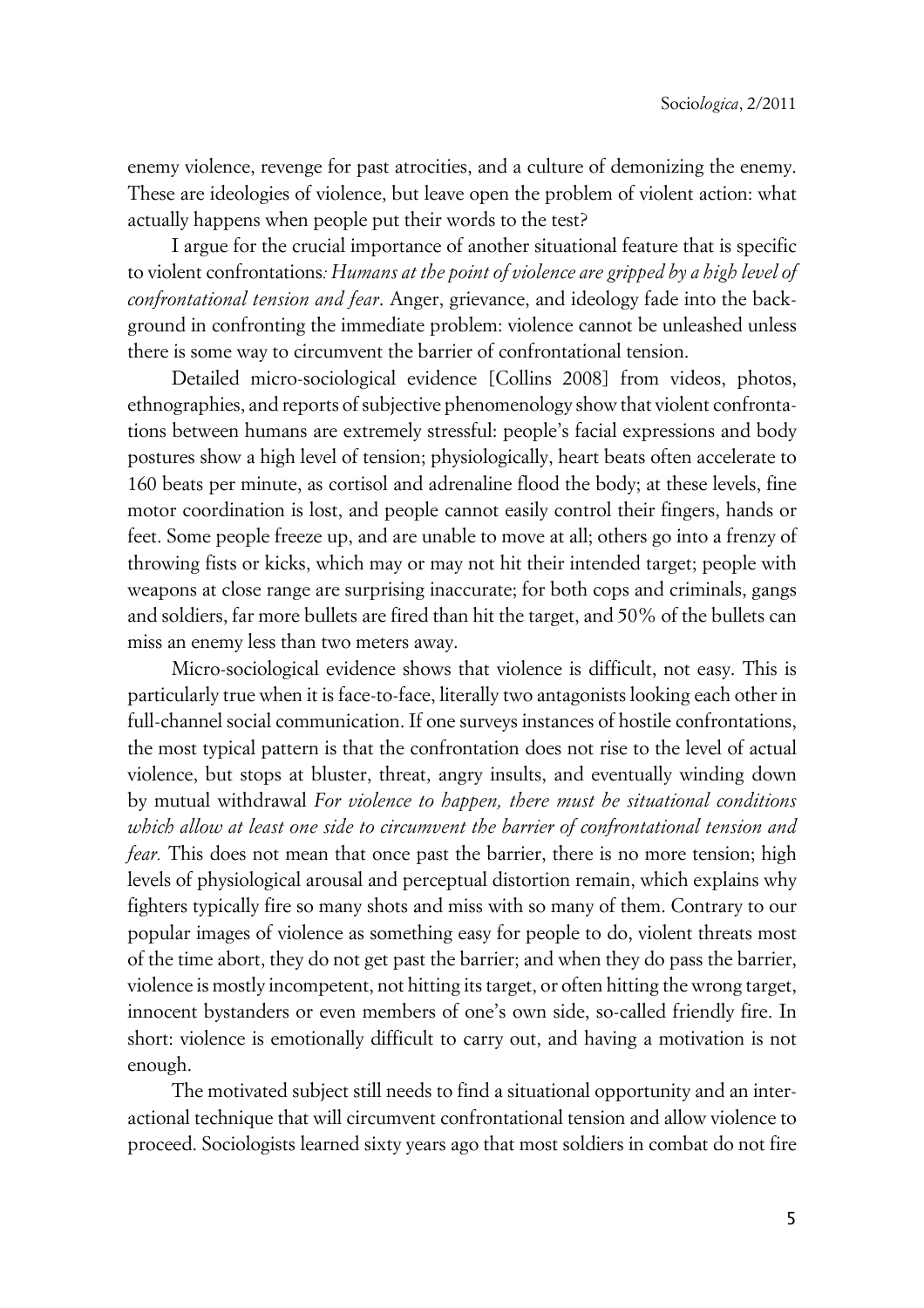their guns, and the vast majority of those who do fire miss their targets with most of their shots [Marshall 1947]. The same problem exists for terrorists, gangs, and alienated youth. Persons afflicted with meaninglessness, who would like to construct a new identity based on violence, will not automatically be able to do so; they first must learn techniques of how to choose their victims and their moments of vulnerability, how to organize the right kind of social support and how to intimidate or outmaneuver those who would prevent them from being violent. Individuals who are filled with anger at what they perceive as previous enemy atrocities, nevertheless will be impotent to avenge them, unless they can develop a technique of breaking through the barrier of confrontational tension and fear. Humans are largely incompetent at violence; for every act of violence that succeeds, there are many more that fail, and an ever larger number of disgruntled feelings that never go further than talk. Giving such persons an apocalyptic religious ideology does not change the practical situation; they still have to learn how to solve the micro-interactional problem of committing violence.

The rise in violence in the second half of the Twentieth century, then, cannot be explained only by a change in motivations that makes more people want to be violent. Historical changes in violence must be due to changes in situational opportunities and constraints; and to social learning, the spread of techniques that have been discovered to circumvent the barrier of confrontational tension/fear.

My book summarizes four main ways in which this is done: 1) finding a weak victim, especially a victim who is incapacitated because emotionally dominated; 2) using an audience to encourage a small number of performers of violence; 3) remaining at a distance to launch weapons without having to confront the enemy face-toface; 4) a clandestine approach which pretends there is no fight until the bomb is exploded or the hitman's trigger is pulled at the back of the head.

Earlier, I criticized Wieviorka for omitting the period prior to high modernity, where violence was not regulated but consisted in the ferocious public display of violence. All historical periods are characterized by their own micro-interactional techniques of violence; in traditional societies, too, there is confrontational tension/fear and their specific forms of violence are made possible by techniques for circumventing this barrier. Traditional micro-interactional techniques of violence chiefly build upon the first two forms that I summarized: (number 1) isolating a weak victim who becomes helpless for a ferocious display of cruelty upon his or her body; and (number 2) mobilizing audiences to support the perpetrators of violence.

For understanding modern micro-techniques for circumventing confrontational tension, let us consider a trend in the history of modern warfare. Weapons have become more lethal, more accurate, and more mobile; this is particularly so with the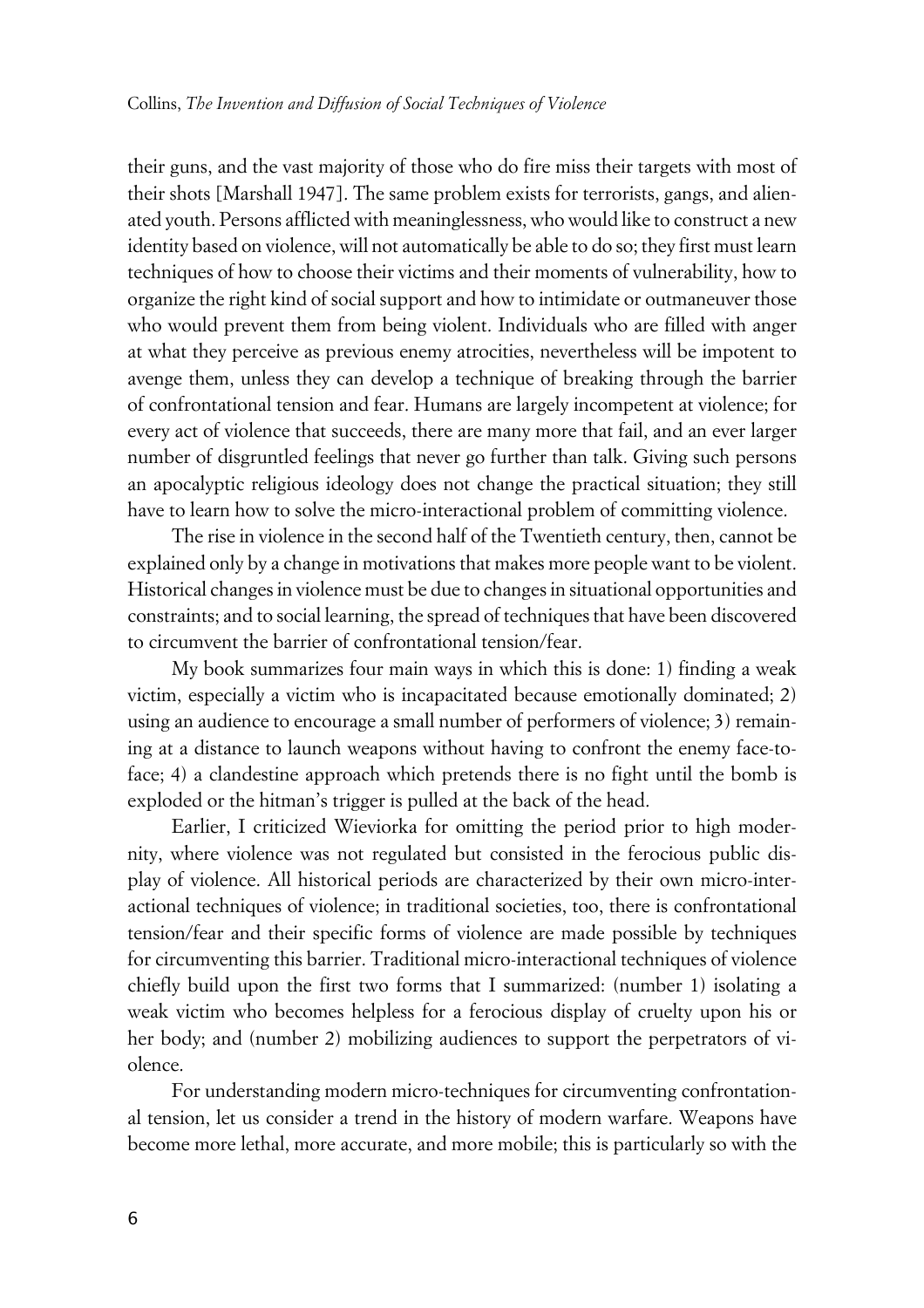development of modern long-distance artillery – including guns on armored vehicles and helicopters, and fighter planes firing rockets, all guided by electronic and other high-technology sensor systems [Biddle 2004]. These developments have had several sociological effects on combat.

Here we come again to the point already mentioned, that one of the pathways around confrontational tension (I referred to this as pathway number 3) is to fight at a distance, without having to see the enemy close-up as a human being. Armies have become much more competent at killing and wounding enemies; and armies have become smaller, since modern high-tech troops carry the firepower of much larger forces of older history, and can deliver it with much greater accuracy. Another point is that armies have reacted to this increase in the lethality of long-distance weapons by dispersing and hiding; it is suicidal to concentrate too many forces in one place where they could be destroyed by one attack; battlefields now spread out over hugely greater territories. Richer and more high-tech armies disperse by using long-distance air transport, hardened bases, and electronic surveillance. But poorer armies do much the same thing, dispersing as small guerrilla or terrorist units, making brief or clandestine attacks, and hiding in the civilian population. Both of these developments make combat more prolonged, less decisive-- hence less likely to be terminated by ceremonial surrenders and peace agreements. And these developments blur the distinction between civilians and combat soldiers, and increase the amount of civilian casualties.

It is not necessarily the case that contemporary or postmodern fighters are alienated, more concerned with constructing identities out of meaninglessness, more ideologically fanatical than in the past; certainly ideological fanaticism was raised to a high point by movements such as Nazis and Communists in the decades leading up to World War II. The ferociousness of contemporary combat, and its pervasiveness, can be explained by changes in the organization of violence, whether or not they are accompanied by ideological and existential changes in subjective motivations.

The line of argument I suggest is that some people learn specific techniques for overcoming confrontational tension, and thereby become specialists in violence. For instance there are techniques for being a burglar, an armed robber, a school bully, or a gang member; if one does not learn these techniques – which are primarily techniques of social interaction, of knowing how to choose one's victims, the right moment for attacking them, and the dramatic show which intimidates resistance – if one does not learn these techniques, one becomes a failure at violence, a wannabe, not a real thug or a real terrorist. A major component of the history of violence, therefore, is the invention of new techniques of circumventing confrontational tension, and the spread of these techniques by diffusion.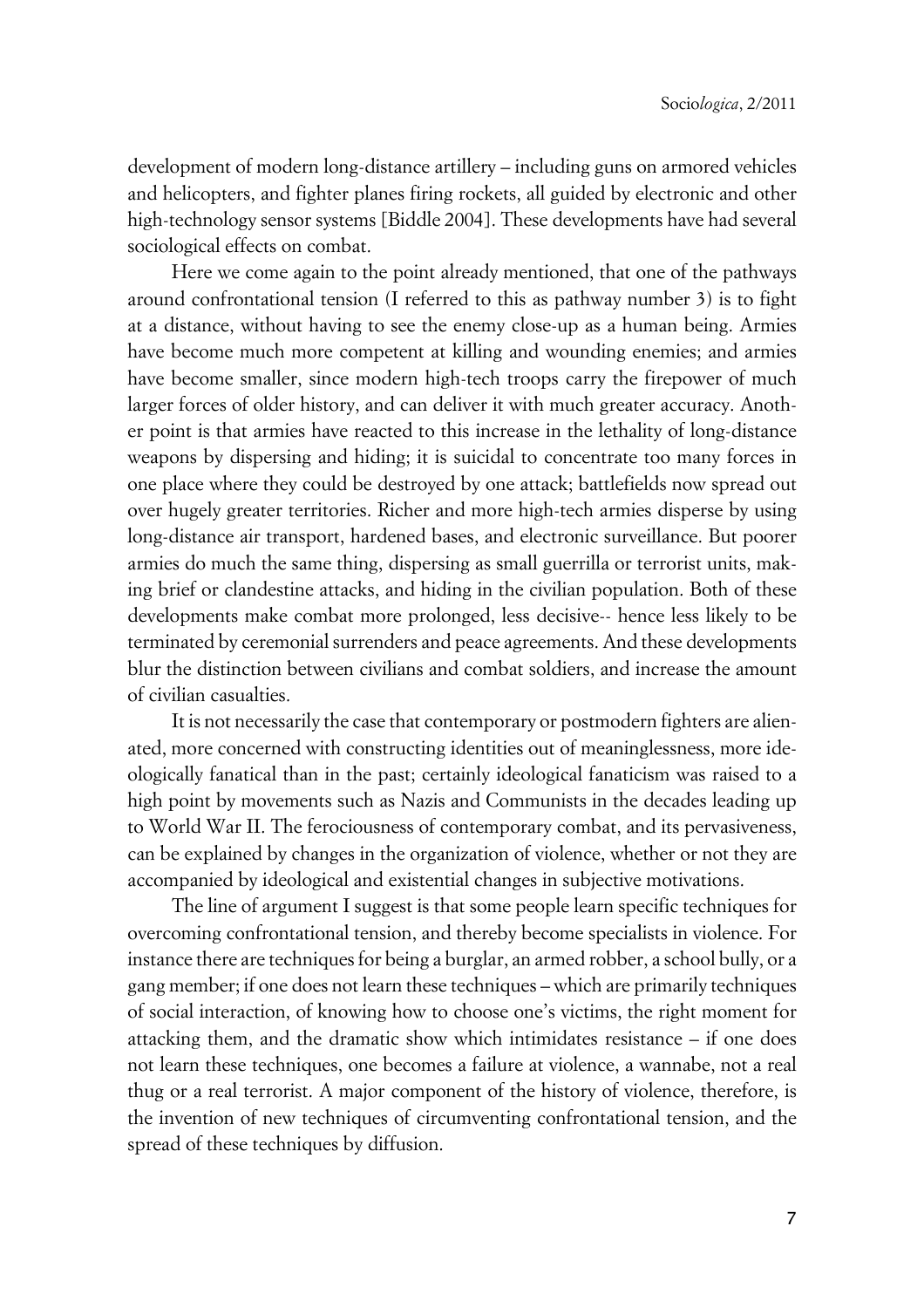This is, so to speak, the evolutionary selection and propagation of the techniques of evil. An example is the invention of suicide bombing, which began in the mid-1970s with the Tamil Tigers, and spread to the Middle East and elsewhere [Gambetta 2005]. The technique proved to be the most accurate and effective way of causing casualties per amount of explosives, because they are delivered by a human being directly to the target. In terms of micro-sociology, suicide bombing is clandestine violence, pathway number 4 for circumventing confrontational tension by pretending the conflict does not exist; it is emotional control by Goffmanian situational impression-management. The technique has spread because people can see that it works; and it appeals to terrorist groups because it does not need a large organization to carry it out; lacking the resources to create a high-tech modern army, they fight such armies effectively by using an equivalent technique of dispersed and clandestine combat.

A number of such techniques were invented and spread throughout the Twentieth century. These include the tactics of urban youth gangs, and other social inventions combining group solidarity and the dramatics of intimidating carefully selected opponents (a combination of techniques number 1 and 2). Let me compare this with a relatively peaceful invention for social conflict. Charles Tilly [1995, 2008] has shown that the modern social movement was invented in England and France in the period around 1760-1820; it included such techniques as petitions, marches, city illuminations, and displaying visual symbols of their cause, all of which were designed to send a message to authorities, that the movement represented people who were worthy, unified, numerous, and committed. Wieviorka's golden age of regulated class conflict was when workers used Tilly's classic social movement techniques, dramatizing their demands – and simultaneously their collective identities – with relatively little violence. As Tilly documents, authorities recognized the symbolic messages of protest rituals and reacted with relatively limited violence of their own.

But newer inventions of social techniques of public confrontation did not stop with Tilly's classic model. In the period between 1900 and 1920 in Russia, and again in Germany from 1919 to 1933, the repertoire of social movements greatly expanded [Klusemann 2010]. Rival movements experimented with various techniques of dramatic violence, not just with peaceful demonstration, but also with assassinations; assassinations did not turn out to be very effective organization-building techniques, and the more successful organizations were those which grew by means of techniques which gave them a distinctive niche in the field of rival movements: for instance the Bolsheviks used a combination of small-group solidarity and clandestine excitement to build secretive high-commitment parties [Selznick 1960]. A different movement niche was taken by Italian and German paramilitaries dramatizing themselves in public space by breaking up opponents' meetings and marching into rival's neighbor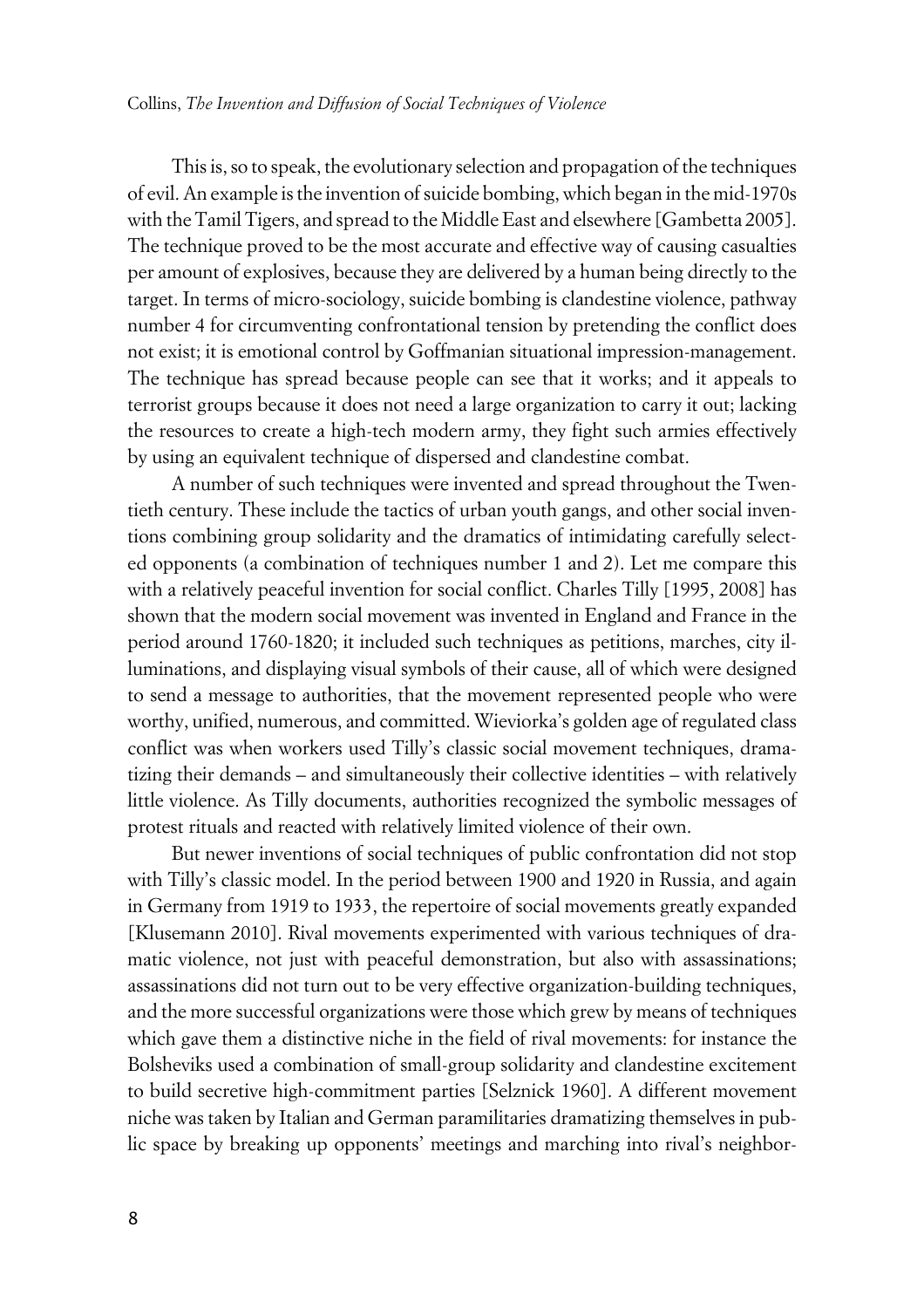hoods to pick fights. No longer were they protesting to authorities or appealing to the public, but increasing the intensity of violence by fighting with each other.

The hybrid of political party and paramilitary movement, which triumphed with the Nazis, was a step along the way for the development of further social techniques for organizing violence. Youth gangs, football hooligans, and terrorist bombers are part of an on-going evolution of specialized social techniques of violence, expanding into available niches. These techniques are a considerable shift from Tilly's repertoire of social movements sending messages upwards to receptive authorities. Now groups seek violence horizontally with other groups that respond in kind.

The underlying structural change of the Twentieth century is not just the disappearance of the conditions that Wieviorka has outlined, for regulated and limited conflict. It is true that these conditions have weakened, but also there have been a series of changes in the structure of opportunities for groups and individuals to invent new techniques of violence. A theoretical task before us in the sociology of violence is to understand what structural features open up what opportunities for micro-interactional styles.

Let me illustrate this point by critiquing my own hypothesis. If there is an evolutionary progress in violence, as effective new social techniques are invented and imitated, the trend should be a continuous increase in violence. But how could a social learning theory explain periods of decline in violence, such as the decrease in violent crime in the US in the 1990s? An answer is to look at violence as a series of conflict between rival sides, both of which engage in innovations. Policing has shifted, in parallel to the military, with increased use of high-technology surveillance, video cameras, rapid computerized identity-checks, drones, and the like. Some kinds of violence decline because their social organization is vulnerable to these kinds of counter-techniques by authorities. This is not necessarily an optimistic prospect, since it points the way toward an Orwellian authoritarian omni-surveillance. The social construction of violent techniques and counter-techniques will likely go on for a long time in the future.

#### **References**

Biddle, S.

Black, D.

1998 *The Social Structure of Right and Wrong*. San Diego: Academic Press.

<sup>2004</sup> *Military Power: Explaining Victory and Defeat in Modern Battle*. Princeton: Princeton University Press.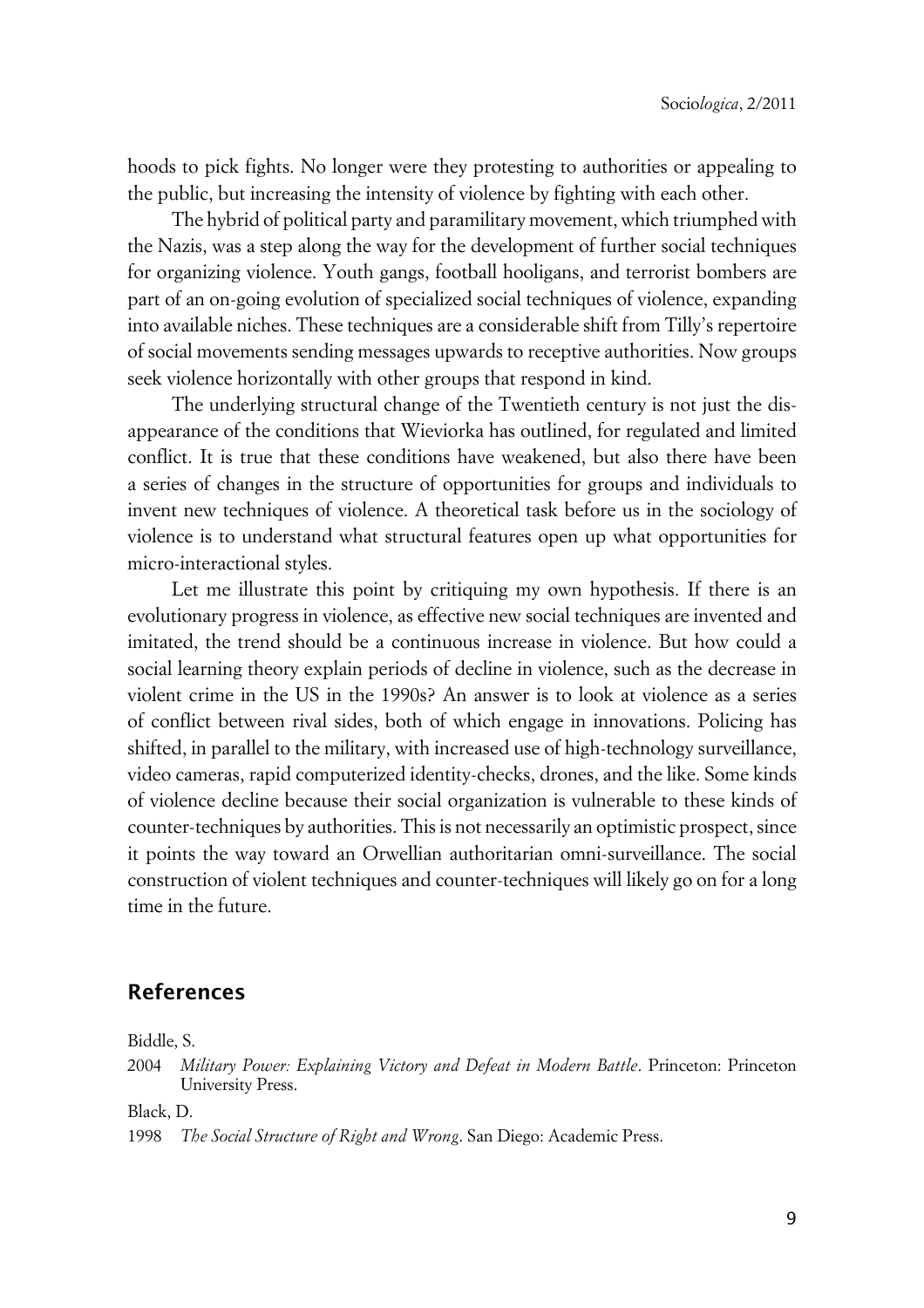Camus, A.

1951 *L'homme revolté.* Paris: Gallimard.

Collins, R.

2008 *Violence: A Micro-sociological Theory*. Princeton: Princeton University Press.

Gambetta, D. (ed.)

2005 *Making Sense of Suicide Missions.* Oxford: Oxford University Press.

Helbling, J.

2006 *Tribale Kriege: Konflikte in Gesellschaften ohne Zentralgewalt*. Frankfurt, New York: Campus Verlag.

Klusemann, S.

2010 *After State Breakdown: Dynamics of Multi-party Conflict, Violence, and Paramilitary Mobilization in Russia 1904-1920, Germany 1918-1934, and Japan 1853-1877*. PhD. Dissertation, University of Pennsylvania.

#### Mackie, J. D.

1978 *A History of Scotland*. London: Penguin.

#### Mann, M.

- 1993 *The Sources of Social Power.* Vol. 2. *The Rise of Classes and Nation-states, 1760-1914*. Cambridge, UK: Cambridge University Press.
- Marshall, S.L.A.
- 1947 *Men Against Fire. The Problem of Battle Command*. Norman: University of Oklahoma Press.

Selznick, P.

1960 *The Organizational Weapon. A Study of Bolshevik Strategy and Tactics*. New York: Free Press.

#### Smith, P.

2008 *Punishment and Culture.* Chicago: University of Chicago Press.

Tilly, C.

1995 *Popular Contention in Great Britain, 1758-1834*. Cambridge, MA: Harvard University Press.

2008 *Contentious Performances.* Cambridge, UK: Cambridge University Press.

Wieviorka, M.

2009 *Violence: A New Approach*. London: Sage.

Wouters, C.

2007 *Informalization. Manners and Emotions since 1890*. London: Sage.